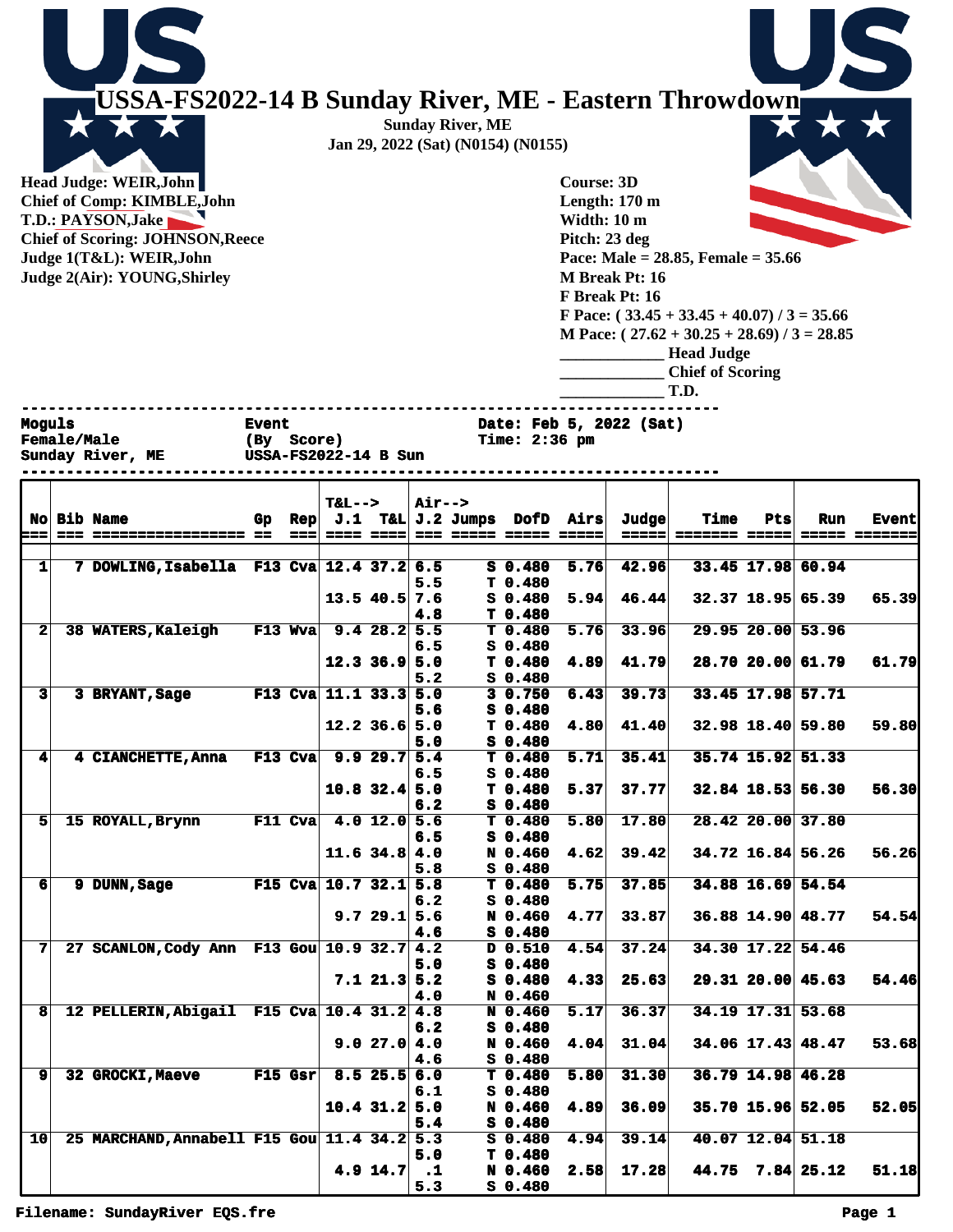**Female/Male (By Score) Time: 2:36 pm Sunday River, ME USSA-FS2022-14 B Sun** 

**Moguls Event** Event Date: Feb 5, 2022 (Sat)<br> **Female/Male** (By Score) Time: 2:36 pm

|      |                               |           |           | $T&L-->$         |                        | <b>Air--&gt;</b> |                       |                                 |        |       |               |     |                       |                      |
|------|-------------------------------|-----------|-----------|------------------|------------------------|------------------|-----------------------|---------------------------------|--------|-------|---------------|-----|-----------------------|----------------------|
|      | No Bib Name                   | Gp.       | Rep       |                  |                        |                  | $J.1$ T&L $J.2$ Jumps | DofD                            | Airs   | Judge | Time          | Pts | Run                   | <b>Event</b>         |
| ===  | ================== ==         |           | ===       | $= 22$           | -----                  |                  |                       |                                 | ------ | ===== | ======= ===== |     |                       | <b>===== =======</b> |
| $11$ | 19 DELSESTO, Amelia           |           | $F15$ Gou |                  | $7.2$ 21.6             | 5.5<br>5.4       |                       | T <sub>0.480</sub><br>$S$ 0.480 | 5.23   | 26.83 |               |     | 34.27 17.24 44.07     |                      |
|      |                               |           |           |                  | 8.826.44.4             |                  |                       | T <sub>0.480</sub>              | 4.31   | 30.71 |               |     | 34.23 17.28 47.99     | 47.99                |
|      |                               |           |           |                  |                        | 4.6              |                       | $S_0.480$                       |        |       |               |     |                       |                      |
| 12   | 6 COUTURE, Simone             | $F13$ Cva |           |                  | $4.4$ 13.2             | 2.0              |                       | N 0.460                         | 2.36   | 15.56 | 45.25         |     | $7.39$ 22.95          |                      |
|      |                               |           |           |                  |                        | 3.0              |                       | $S$ 0.480                       |        |       |               |     |                       |                      |
|      |                               |           |           |                  | 9.327.9                | 3.0              |                       | N 0.460                         | 3.68   | 31.58 |               |     | 39.14 12.87 44.45     | 44.45                |
|      |                               |           |           |                  |                        | 4.8              |                       | $S_0.480$                       |        |       |               |     |                       |                      |
| 13   | 35 MEI, Grace                 | F15 Wva   |           |                  | $5.7$ 17.1 7.2         |                  |                       | $S$ 0.480                       | 6.07   | 23.17 |               |     | 32.47 18.86 42.03     |                      |
|      |                               |           |           |                  |                        | 5.7              |                       | N 0.460                         |        |       |               |     |                       |                      |
|      |                               |           |           |                  | $6.8$ 20.4 5.7         |                  |                       | $S_0.480$                       | 4.93   | 25.33 |               |     | $32.52$ 18.81 44.14   | 44.14                |
| 14   | 36 O'NEILL, Cara              | F13 Wva   |           |                  | 6.0 18.0               | 4.6<br>4.1       |                       | T 0.480<br>$S$ 0.480            | 3.80   | 21.80 | 44.22         |     | $8.31$ 30.11          |                      |
|      |                               |           |           |                  |                        | 4.0              |                       | N 0.460                         |        |       |               |     |                       |                      |
|      |                               |           |           |                  | 10.2 30.6              | 3.0              |                       | N 0.460                         | 2.82   | 33.42 |               |     | 41.97 10.33 43.75     | 43.75                |
|      |                               |           |           |                  |                        | 3.0              |                       | $S_0.480$                       |        |       |               |     |                       |                      |
| 15   | 11 MANNISTO, Ellasyn F13 Cva  |           |           |                  | $7.8$ 23.4 6.1         |                  |                       | T <sub>0.480</sub>              | 5.75   | 29.15 |               |     | 37.38 14.45 43.60     |                      |
|      |                               |           |           |                  |                        | 5.9              |                       | $S$ 0.480                       |        |       |               |     |                       |                      |
|      |                               |           |           |                  | $0.1 \quad 0.3 \, 4.0$ |                  |                       | $S$ 0.480                       | 1.97   | 2.27  | (none)        |     | 2.27                  | 43.60                |
|      |                               |           |           |                  |                        | $\cdot$ 1        |                       | D 0.510                         |        |       |               |     |                       |                      |
| 16   | 51 ROTHE, Annah               | F13 Car   |           | $\overline{2.2}$ | 6.6                    | 5.5              |                       | $S$ 0.480                       | 4.17   | 10.77 | 45.37         |     | $7.28$ 18.05          |                      |
|      |                               |           |           |                  | 10.0 30.0 1.9          | 3.0              |                       | D 0.510<br>S 0.480              | 1.92   | 31.92 |               |     | 40.64 11.53 43.45     | 43.45                |
|      |                               |           |           |                  |                        | 2.2              |                       | N 0.460                         |        |       |               |     |                       |                      |
| 17   | 37 SALLUM.Virginia            | $F13$ Wva |           |                  | $7.8$ 23.4 6.1         |                  |                       | $S$ 0.480                       | 5.62   | 29.02 |               |     | $40.79$ 11.39 $40.41$ |                      |
|      |                               |           |           |                  |                        | 5.3              |                       | D 0.510                         |        |       |               |     |                       |                      |
|      |                               |           |           |                  | 7.121.3                | 6.5              |                       | $S$ 0.480                       | 5.16   | 26.46 |               |     | $34.64$ 16.91 43.37   | 43.37                |
|      |                               |           |           |                  |                        | 4.0              |                       | D 0.510                         |        |       |               |     |                       |                      |
| 18   | 26 MERHIGE, Anne              | $F13$ Gou |           | 2.4              | 7.2                    | 6.2              |                       | $S$ 0.480                       | 5.26   | 12.46 |               |     | 44.08 8.44 20.90      |                      |
|      |                               |           |           |                  |                        | 4.5              |                       | D 0.510                         |        |       |               |     |                       |                      |
|      |                               |           |           |                  | $8.1$ 24.3 5.7         | 4.6              |                       | $S$ 0.480<br>D 0.510            | 5.07   | 29.37 |               |     | 41.53 10.73 40.10     | 40.10                |
| 19   | 31 ALLEN, Skye                | F11 Gsr   |           |                  | $6.5$ 19.5 5.2         |                  |                       | $S$ 0.480                       | 3.61   | 23.11 |               |     | 40.51 11.64 34.75     |                      |
|      |                               |           |           |                  |                        | 2.2              |                       | D 0.510                         |        |       |               |     |                       |                      |
|      |                               |           |           |                  | $7.8$ 23.4 5.0         |                  |                       | N 0.460                         | 4.22   | 27.62 |               |     | 39.91 12.18 39.80     | 39.80                |
|      |                               |           |           |                  |                        | 4.0              |                       | S 0.480                         |        |       |               |     |                       |                      |
| 20   | 18 CAOLA, Noelle              | F13 Gou   |           |                  | $7.6$ 22.8 5.2         |                  |                       | $S$ 0.480                       | 4.69   | 27.49 |               |     | 40.05 12.06 39.55     |                      |
|      |                               |           |           |                  |                        | 4.8              |                       | N 0.460                         |        |       |               |     |                       |                      |
|      |                               |           |           |                  | $8.5$ 25.5 4.0         |                  |                       | T 0.480                         | 3.84   | 29.34 |               |     | $43.29$ $9.15$ 38.49  | 39.55                |
| 21   | 69 WILKINSON, Gwen            |           | $F11$ Sug |                  | $7.2$ 21.6 5.3         | 4.0              |                       | $S_0.480$<br>$S$ 0.480          | 4.60   | 26.20 |               |     | 38.80 13.18 39.38     |                      |
|      |                               |           |           |                  |                        | 4.3              |                       | T 0.480                         |        |       |               |     |                       |                      |
|      |                               |           |           |                  | $1.3$ $3.9$            | 4.0              |                       | $S_0.480$                       | 3.36   | 7.26  | 43.38         |     | $9.07$ 16.33          | 39.38                |
|      |                               |           |           |                  |                        | 3.0              |                       | T 0.480                         |        |       |               |     |                       |                      |
| 22   | <b>13 RIOTTE, Penelope</b>    | $F11$ Cva |           |                  | $5.4$ 16.2 2.9         |                  |                       | $S_0.480$                       | 3.23   | 19.43 | 42.52         |     | $9.84$ 29.27          |                      |
|      |                               |           |           |                  |                        | 4.0              |                       | N 0.460                         |        |       |               |     |                       |                      |
|      |                               |           |           |                  | $8.1$ 24.3 4.8         |                  |                       | $S_0.480$                       | 4.46   | 28.76 | 42.82         |     | $9.57$ 38.33          | 38.33                |
| 23   | 1 CARROLL, Ayla               | $F11$ Cro |           |                  | $8.3$ 24.9 5.2         | 4.7              |                       | N 0.460<br>$T$ 0.480            | 4.89   | 29.79 | 45.46         |     | $7.20$ 36.99          |                      |
|      |                               |           |           |                  |                        | 5.0              |                       | $S$ 0.480                       |        |       |               |     |                       |                      |
|      |                               |           |           |                  | $7.6$ 22.8 5.0         |                  |                       | T <sub>0.480</sub>              | 5.13   | 27.93 |               |     | $42.52$ $9.84$ 37.77  | 37.77                |
|      |                               |           |           |                  |                        | 5.7              |                       | $S$ 0.480                       |        |       |               |     |                       |                      |
| 24   | 10 FLAHERTY, Lilah            | $F13$ Cva |           |                  | $0.1 \quad 0.3 \, 4.0$ |                  |                       | N 0.460                         | 2.75   | 3.05  |               |     | 41.57 10.69 13.74     |                      |
|      |                               |           |           |                  |                        | 1.9              |                       | $S$ 0.480                       |        |       |               |     |                       |                      |
|      |                               |           |           |                  | $6.2$ 18.6 3.0         |                  |                       | $S_0.480$                       | 2.36   | 20.96 |               |     | $34.92$ 16.66 37.62   | 37.62                |
| 25   |                               | $F11$ Cro |           |                  | $0.1 \quad 0.3$        | 2.0              |                       | N 0.460                         |        |       |               |     |                       |                      |
|      | 2 HENSON, Anna                |           |           |                  |                        | 4.8<br>$\cdot$ 1 |                       | TS 0.600<br>$S_0.480$           | 2.92   | 3.22  | (none)        |     | 3.22                  |                      |
|      |                               |           |           |                  | $7.2$ 21.6 4.1         |                  |                       | N 0.460                         | 4.66   | 26.26 |               |     | $43.47$ $8.99$ 35.25  | 35.25                |
|      |                               |           |           |                  |                        | 5.8              |                       | $S$ 0.480                       |        |       |               |     |                       |                      |
| 26   | 16 SLAYTON, Charlotte F13 Cva |           |           |                  | $2.4$ 7.2 2.0          |                  |                       | N 0.460                         | 0.96   | 8.16  | 49.60         |     | $3.49$ 11.65          |                      |
|      |                               |           |           |                  |                        | $\cdot$ 1        |                       | $S$ 0.480                       |        |       |               |     |                       |                      |
|      |                               |           |           |                  | $7.6$ 22.8 2.0         |                  |                       | N 0.460                         | 1.83   | 24.63 |               |     | $42.48$ 9.87 34.50    | 34.50                |
|      |                               |           |           |                  |                        | 1.9              |                       | $S$ 0.480                       |        |       |               |     |                       |                      |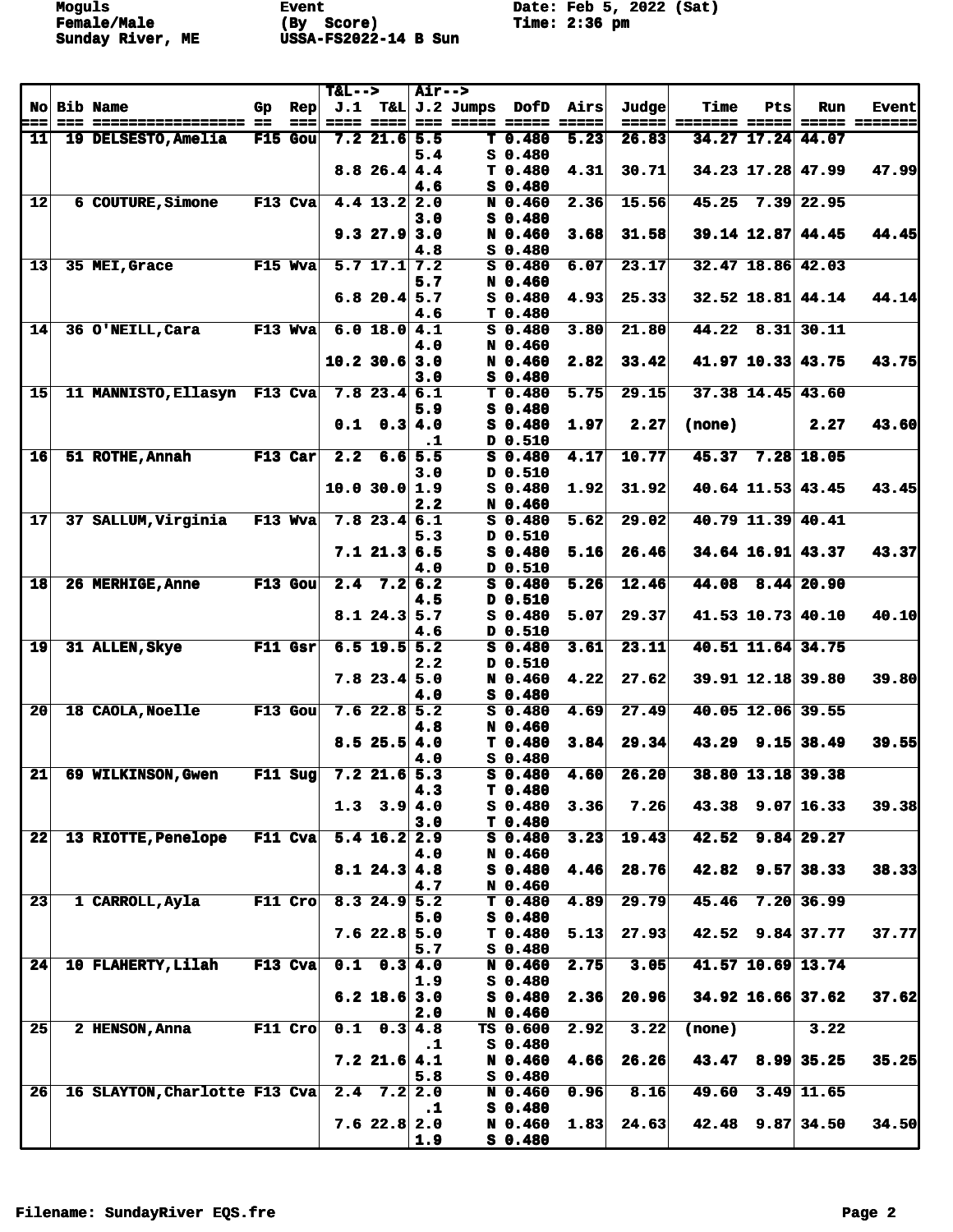**Female/Male (By Score) Time: 2:36 pm Sunday River, ME USSA-FS2022-14 B Sun** 

**Moguls Event** Event Date: Feb 5, 2022 (Sat)<br> **Female/Male** (By Score) Time: 2:36 pm

|                        |                                            |     |                | $T&L-->$                |                   | <b>Air--&gt;</b>            |                       |                              |                  |              |                |          |                     |                      |
|------------------------|--------------------------------------------|-----|----------------|-------------------------|-------------------|-----------------------------|-----------------------|------------------------------|------------------|--------------|----------------|----------|---------------------|----------------------|
|                        | No Bib Name                                | Gp. | Rep            |                         |                   |                             | $J.1$ T&L $J.2$ Jumps |                              | <b>DofD</b> Airs | Judge        | Time           | Pts      | Run                 | <b>Event</b>         |
| ===<br>27 <sub>l</sub> | ================== ==<br>33 RICHIO, Nicola |     | ===<br>F11 Gsr | $= 1.1$<br>0.1          | -----<br>0.3      | 3.0                         |                       | === ===== =====<br>N 0.460   | $= 2222$<br>2.50 | 2.80         | =====<br>59.95 | == ===== | 2.80                | <b>===== =======</b> |
|                        |                                            |     |                |                         |                   | 2.2                         |                       | M 0.510                      |                  |              |                |          |                     |                      |
|                        |                                            |     |                |                         | $4.9$ 14.7 $4.8$  |                             |                       | $S_0.480$                    | 4.34             | 19.04        |                |          | 40.32 11.81 30.85   | 30.85                |
|                        |                                            |     |                |                         |                   | 4.0                         |                       | M 0.510                      |                  |              |                |          |                     |                      |
| 28                     | 20 GRAMMAS, Piper                          |     | $F11$ Gou      |                         | $5.2$ 15.6 4.5    |                             |                       | $S$ 0.480                    | 4.00             | 19.60        | 44.12          |          | $8.40$ 28.00        |                      |
|                        |                                            |     |                |                         | $3.8$ 11.4 3.0    | 4.0                         |                       | N 0.460<br>N 0.460           | 2.58             | 13.98        |                |          | 40.84 11.35 25.33   | 28.00                |
|                        |                                            |     |                |                         |                   | 2.5                         |                       | $S_0, 480$                   |                  |              |                |          |                     |                      |
| 29                     | 22 KIMBLE, Ellyn                           |     | $F09$ Gou      |                         | $4.8$ 14.4 2.1    |                             |                       | N 0.460                      | 1.92             | 16.32        | 47.18          |          | $5.66$ 21.98        |                      |
|                        |                                            |     |                |                         |                   | 2.0                         |                       | S 0.480                      |                  |              |                |          |                     |                      |
|                        |                                            |     |                |                         | $4.6$ 13.8 1.9    |                             |                       | $S$ 0.480                    | 1.73             | 15.53        | 43.58          |          | $8.89$ 24.42        | 24.42                |
| 30                     | <b>17 WILKERSON, Sarah</b>                 |     | F09 Cva        | 0.1                     | 0.3               | 1.8<br>$\cdot$ 1            |                       | N 0.460<br>N 0.460           | 1.04             | 1.34         | 53.65          |          | 1.34                |                      |
|                        |                                            |     |                |                         |                   | 2.1                         |                       | $S$ 0.480                    |                  |              |                |          |                     |                      |
|                        |                                            |     |                | 3.2                     | 9.6               | 2.0                         |                       | $S$ 0.480                    | 1.78             | 11.38        | 45.36          |          | $7.29$ 18.67        | 18.67                |
|                        |                                            |     |                |                         |                   | 1.8                         |                       | N 0.460                      |                  |              |                |          |                     |                      |
| 31                     | 24 LESZCZYNSKI, Grace F11 Gou              |     |                | 0.1                     | 0.3               | 2.0                         |                       | N 0.460                      | 1.83             | 2.13         | 45.26          | 7.38     | 9.51                |                      |
|                        |                                            |     |                | 1.9                     | 5.7               | 1.9<br>4.0                  |                       | $S$ 0.480<br>$S_0.480$       | 4.22             | 9.92         | 45.40          |          | $7.25$ 17.17        | 17.17                |
|                        |                                            |     |                |                         |                   | 5.0                         |                       | N 0.460                      |                  |              |                |          |                     |                      |
| 32                     | 30 STRUGATSKIY, Adela F07 Gou              |     |                | 0.1                     | 0.3               | $\overline{1.9}$            |                       | N 0.460                      | 1.73             | 2.03         | 47.92          | 4.99     | 7.02                |                      |
|                        |                                            |     |                |                         |                   | 1.8                         |                       | S 0.480                      |                  |              |                |          |                     |                      |
|                        |                                            |     |                | 3.3                     | 9.9               | 1.8                         |                       | N 0.460                      | 1.68             | 11.58        | 47.40          |          | $5.46$ 17.04        | 17.04                |
| 33                     | 29 SCANLON, Cassidy                        |     | $F09$ Gou      | 0.2                     | 0.6               | 1.8<br>$\cdot$ 1            |                       | $S$ 0.480<br>$S$ 0.480       | 1.00             | 1.60         | 43.09          |          | 9.33 10.93          |                      |
|                        |                                            |     |                |                         |                   | 2.1                         |                       | N 0.460                      |                  |              |                |          |                     |                      |
|                        |                                            |     |                | 1.0                     | 3.0               | 1.9                         |                       | $S$ 0.480                    | 1.73             | 4.73         | 42.46          |          | $9.89$ 14.62        | 14.62                |
|                        |                                            |     |                |                         |                   | 1.8                         |                       | N 0.460                      |                  |              |                |          |                     |                      |
| 34                     | 34 ABELES, Quinn                           |     | F09 Cva        | 0.1                     |                   | $\overline{0.3}$ 2.1<br>2.2 |                       | $S$ 0.480<br>N 0.460         | 2.01             | 2.31         | 58.05          |          | 2.31                |                      |
|                        |                                            |     |                | 2.2                     |                   | 6.6 1.8                     |                       | $S_0.480$                    | 1.73             | 8.33         |                |          | $50.34$ 2.82 11.15  | 11.15                |
|                        |                                            |     |                |                         |                   | 1.9                         |                       | N 0.460                      |                  |              |                |          |                     |                      |
| 35                     | 5 COOK, Merritt                            |     | F11 Cva        | 0.1                     | 0.3               | 3.0                         |                       | N 0.460                      | 3.58             |              | $3.88$ 1:22.24 |          | 3.88                |                      |
|                        |                                            |     |                |                         |                   | 4.6                         |                       | $S$ 0.480                    |                  |              |                |          |                     |                      |
|                        |                                            |     |                | 0.1                     | 0.3               | $\cdot$ 1<br>3.0            |                       | N 0.460<br>S 0.480           | 1.48             |              | $1.78$ 1:10.53 |          | 1.78                | 3.88                 |
| 36                     | 23 KUTZEN, Claire                          |     | $F15$ Gou      | dns                     | dns               |                             |                       |                              | dns              | dns          |                |          | dns                 |                      |
|                        |                                            |     |                |                         |                   |                             |                       |                              |                  |              |                |          |                     |                      |
|                        |                                            |     |                | dns                     | dns               |                             |                       |                              | dns              | dns          |                |          | dns                 | dns                  |
| 36                     | 21 GRIFFIN, Molly                          |     | $F11$ Gou      | dns                     | dns               |                             |                       |                              | dns              | dns          |                |          | dns                 |                      |
|                        |                                            |     |                |                         |                   |                             |                       |                              |                  |              |                |          |                     |                      |
|                        |                                            |     |                | dns                     | dns               |                             |                       |                              | dns              | dns          |                |          | dns                 | dnsl                 |
|                        |                                            |     |                |                         |                   |                             |                       |                              |                  |              |                |          |                     |                      |
|                        | 36 200 ROSE, Celia                         |     | $F13$ Cva      | dns                     | dns               |                             |                       |                              | dns              | dns          |                |          | dns                 |                      |
|                        |                                            |     |                | dns                     | dns               |                             |                       |                              | dns              | dns          |                |          | dns                 | dns                  |
|                        |                                            |     |                |                         |                   |                             |                       |                              |                  |              |                |          |                     |                      |
|                        |                                            |     |                |                         |                   |                             |                       |                              |                  |              |                |          |                     |                      |
| $1\vert$               | 66 TRINWARD, Felix                         |     |                | M13 Cva 13.3 39.9 7.8   |                   |                             |                       | TS 0.500                     | 7.86             | 47.76        |                |          | 27.62 17.36 65.12   |                      |
|                        |                                            |     |                |                         | $12.9$ 38.7 6.8   | 6.1                         |                       | 30.650<br>TS 0.500           | 6.52             | 45.22        |                |          | 27.13 17.90 63.12   | 65.12                |
|                        |                                            |     |                |                         |                   | 4.8                         |                       | 30.650                       |                  |              |                |          |                     |                      |
| $\mathbf{2}$           | 77 STRUGATSKIY, Kyr                        |     |                | M13 Gou $12.2$ 36.6 6.0 |                   |                             |                       | S 0.380                      | 6.24             | 42.84        |                |          | 28.97 15.86 58.70   |                      |
|                        |                                            |     |                |                         |                   | 6.1                         |                       | 30.650                       |                  |              |                |          |                     |                      |
|                        |                                            |     |                |                         | $14.1$ $42.3$ 7.0 |                             |                       | S 0.380                      | 6.43             | 48.73        |                |          | 29.51 15.26 63.99   | 63.99                |
| 3 <sup>1</sup>         | 47 HENSON, Rowan                           |     | $M13$ Cro      |                         | 1.7 $5.1$ 5.3     | 5.8                         |                       | 30.650<br>30.650             | 7.11             | 12.21        |                |          | 33.33 11.03 23.24   |                      |
|                        |                                            |     |                |                         |                   | 5.4                         |                       | $3p$ 0.680                   |                  |              |                |          |                     |                      |
|                        |                                            |     |                |                         | $13.7$ 41.1 5.8   |                             |                       | 30.650                       | 6.49             | 47.59        |                |          | 29.68 15.07 62.66   | 62.66                |
|                        |                                            |     |                |                         |                   | 4.0                         |                       | $3p$ 0.680                   |                  |              |                |          |                     |                      |
| 4                      | 88 DROZSDIK, Ariyel                        |     |                | M13 Wva 12.7 38.1 7.8   |                   | 6.1                         |                       | S <sub>0.380</sub><br>30.650 | 6.92             | 45.02        |                |          | 28.69 16.17 61.19   |                      |
|                        |                                            |     |                |                         | $13.2$ 39.6 7.0   |                             |                       | S 0.380                      |                  | $5.78$ 45.38 |                |          | $28.06$ 16.87 62.25 | 62.25                |
|                        |                                            |     |                |                         |                   |                             |                       |                              |                  |              |                |          |                     |                      |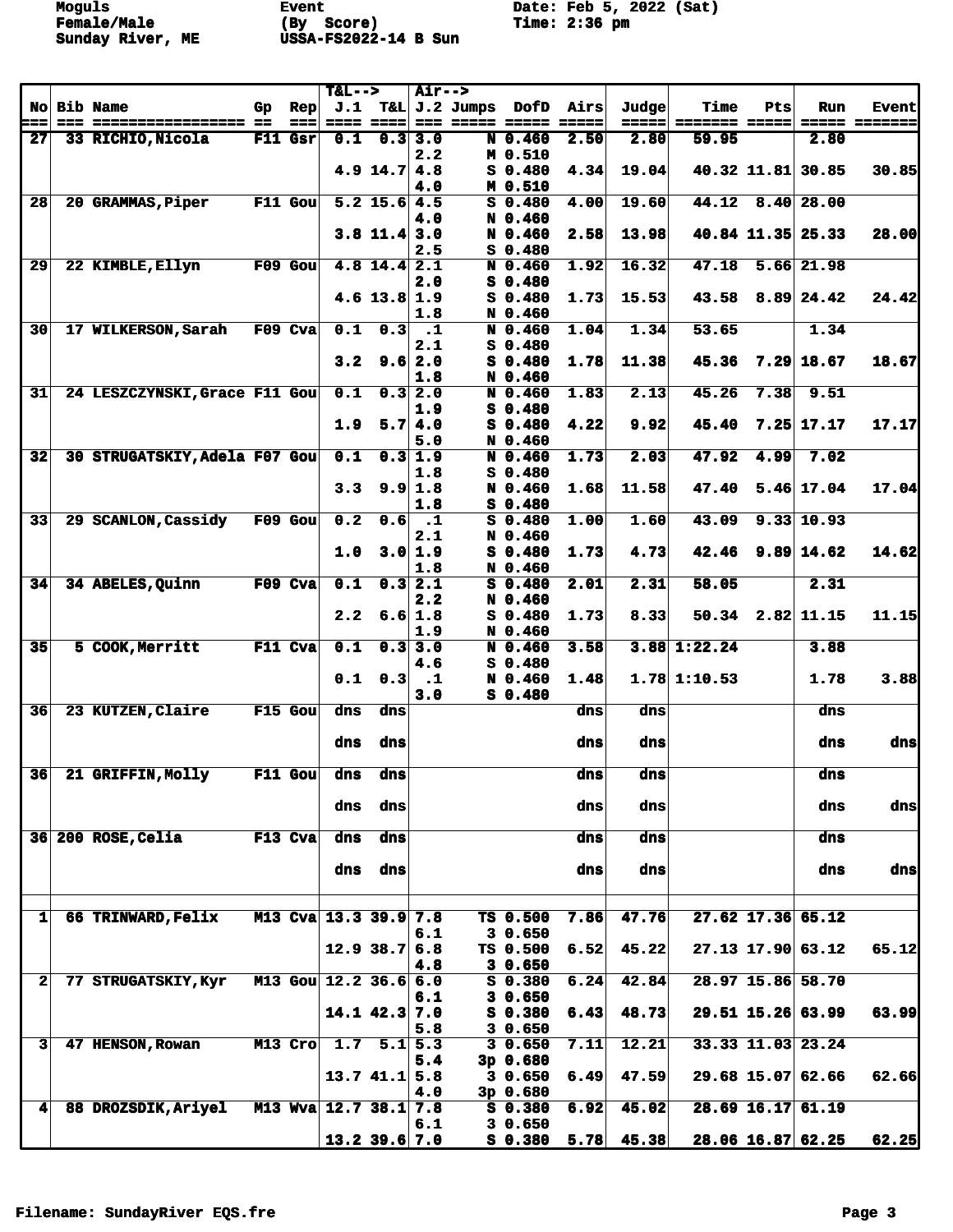**Moguls Event** Event Date: Feb 5, 2022 (Sat)<br> **Female/Male** (By Score) Time: 2:36 pm **Female/Male (By Score) Time: 2:36 pm Sunday River, ME USSA-FS2022-14 B Sun** 

|                         |                                             |           |         | $T&L-->$              |                        | <b>Air--&gt;</b> |                                 |                            |       |               |     |                     |                      |
|-------------------------|---------------------------------------------|-----------|---------|-----------------------|------------------------|------------------|---------------------------------|----------------------------|-------|---------------|-----|---------------------|----------------------|
|                         | No Bib Name                                 | Gp.       | Rep     |                       |                        |                  | $J.1$ T&L $J.2$ Jumps DofD      | Airs                       | Judge | Time          | Pts | Run                 | <b>Event</b>         |
| ===                     |                                             |           | ===     |                       | <u> ==== ====</u>      | 4.8              | 30.650                          |                            | ===== | ======= ===== |     |                     | <b>===== =======</b> |
| $\overline{\mathbf{s}}$ | 48 KRAUS, Jack                              |           |         | M15 Cro 10.8 32.4 6.1 |                        |                  | TS 0.500                        | 6.75                       | 39.15 |               |     | 27.54 17.45 56.60   |                      |
|                         |                                             |           |         |                       |                        | 5.7              | 30.650                          |                            |       |               |     |                     |                      |
|                         |                                             |           |         |                       | $12.4$ 37.2 6.3        |                  | 30.650                          | 7.62                       | 44.82 |               |     | 28.10 16.83 61.65   | 61.65                |
|                         |                                             |           |         |                       |                        | 5.2              | 3p 0.680                        |                            |       |               |     |                     |                      |
| 6                       | 46 HENSON, Jackson                          |           |         | M15 Cro 13.1 39.3 6.4 |                        |                  | TS 0.500                        | 7.10                       | 46.40 |               |     | 30.25 14.44 60.84   |                      |
|                         |                                             |           |         |                       |                        | 6.0              | 30.650                          |                            |       |               |     |                     |                      |
|                         |                                             |           |         |                       | $12.1$ 36.3 4.2        |                  | TS 0.500                        | 5.74                       | 42.04 |               |     | $25.60$ 19.60 61.64 | 61.64                |
|                         |                                             |           |         |                       |                        | 5.6              | 30.650                          |                            |       |               |     |                     |                      |
| 7                       | 45 HANSEN, Logan                            |           |         | M13 Cro 12.4 37.2 7.5 |                        |                  | TS 0.500                        | 6.06                       | 43.26 |               |     | 27.44 17.56 60.82   |                      |
|                         |                                             |           |         |                       | $6.1$ 18.3 7.0         | 6.1              | T <sub>0.380</sub><br>$S$ 0.380 | 2.71                       | 21.01 |               |     | $35.09$ 9.07 30.08  | 60.82                |
|                         |                                             |           |         |                       |                        | $\cdot$          | TS 0.500                        |                            |       |               |     |                     |                      |
| 8                       | 64 SAVAGE, Christophe M13 Cva 11.2 33.6 7.5 |           |         |                       |                        |                  | TS 0.500                        | 7.71                       | 41.31 |               |     | 29.72 15.03 56.34   |                      |
|                         |                                             |           |         |                       |                        | 6.1              | 3 0.650                         |                            |       |               |     |                     |                      |
|                         |                                             |           |         |                       | $11.8$ 35.4 7.0        |                  | TS 0.500                        | 6.75                       | 42.15 |               |     | 28.02 16.92 59.07   | 59.07                |
|                         |                                             |           |         |                       |                        | 5.0              | 30.650                          |                            |       |               |     |                     |                      |
| $\mathbf{9}$            | 61 PONITZ, Walter                           |           |         | M13 Cva 11.5 34.5 6.1 |                        |                  | $S_0.380$                       | 6.01                       | 40.51 |               |     | 28.48 16.41 56.92   |                      |
|                         |                                             |           |         |                       |                        | 5.7              | 30.650                          |                            |       |               |     |                     |                      |
|                         |                                             |           |         |                       | $11.2$ 33.6 7.2        |                  | $S$ 0.380                       | 5.91                       | 39.51 |               |     | 28.00 16.94 56.45   | 56.92                |
| 10                      | 57 HAYMAN, Levi                             | $M15$ Cva |         |                       | $11.4$ 34.2 6.5        | 4.9              | 30.650<br>$S$ 0.380             | 5.37                       | 39.57 |               |     | 29.20 15.61 55.18   |                      |
|                         |                                             |           |         |                       |                        | 5.8              | TS 0.500                        |                            |       |               |     |                     |                      |
|                         |                                             |           |         |                       | $11.6$ 34.8 7.0        |                  | $S_0.380$                       | 5.32                       | 40.12 |               |     | 29.50 15.27 55.39   | 55.39                |
|                         |                                             |           |         |                       |                        | 7.0              | T 0.380                         |                            |       |               |     |                     |                      |
| $11$                    | 56 DUNN, Samuel                             | M13 Cva   |         |                       | $9.5$ 28.5 $5.2$       |                  | T 0.380                         | 3.79                       | 32.29 |               |     | 31.32 13.26 45.55   |                      |
|                         |                                             |           |         |                       |                        | 4.8              | S 0.380                         |                            |       |               |     |                     |                      |
|                         |                                             |           |         |                       | $12.2$ 36.6 6.2        |                  | T 0.380                         | 4.55                       | 41.15 |               |     | $31.49$ 13.07 54.22 | 54.22                |
|                         |                                             |           |         |                       |                        | 5.8              | S 0.380                         |                            |       |               |     |                     |                      |
| 12                      | 49 LUND, Tucker                             | $M15$ Cro |         |                       | $7.6$ 22.8 4.5         | 5.8              | T 0.380<br>S 0.380              | 3.91                       | 26.71 |               |     | $31.40$ 13.17 39.88 |                      |
|                         |                                             |           |         |                       | $11.0$ 33.0 7.0        |                  | T 0.380                         | 4.71                       | 37.71 |               |     | $30.92$ 13.70 51.41 | 51.41                |
|                         |                                             |           |         |                       |                        | 5.4              | $S$ 0.380                       |                            |       |               |     |                     |                      |
| 13                      | 93 SKILLINGS, Jack                          |           |         | M11 Wva 10.4 31.2 8.0 |                        |                  | T <sub>0.380</sub>              | 5.85                       | 37.05 |               |     | $30.80$ 13.83 50.88 |                      |
|                         |                                             |           |         |                       |                        | 7.4              | S 0.380                         |                            |       |               |     |                     |                      |
|                         |                                             |           |         | 0.1                   |                        | dnf $6.2$        | T <sub>0.380</sub>              | dnf                        | 2.69  | (none)        |     | dnf                 | 50.88                |
|                         |                                             |           |         |                       |                        | $\cdot$          | D 0.410                         |                            |       |               |     |                     |                      |
| 14                      | 72 BARRAZA, Paxton                          | M13 Gou   |         | 0.1                   |                        | 0.36.1           | $S$ 0.380                       | 2.37                       | 2.67  | (none)        |     | 2.67                |                      |
|                         |                                             |           |         |                       | 9.729.15.7             | $\cdot$ 1        | 30.650<br>S 0.380               | 4.89                       | 33.99 |               |     | $29.62$ 15.14 49.13 | 49.13                |
|                         |                                             |           |         |                       |                        | 4.2              | 30.650                          |                            |       |               |     |                     |                      |
| 15                      | 68 WILKERSON, Matthew M11 Cva 11.8 35.4 6.0 |           |         |                       |                        |                  | $S_0.380$                       | 4.65                       | 40.05 |               |     | $36.29$ 7.74 47.79  |                      |
|                         |                                             |           |         |                       |                        | 5.8              | D 0.410                         |                            |       |               |     |                     |                      |
|                         |                                             |           |         |                       | $0.1 \quad 0.3 \, 4.3$ |                  | S 0.380                         | 1.69                       | 1.99  | 45.72         |     | 1.99                | 47.79                |
|                         |                                             |           |         |                       |                        | $\cdot$ 1        | 30.650                          |                            |       |               |     |                     |                      |
| 16 <sup>l</sup>         | 75 MATSON, Tucker                           |           | M09 Gou |                       | 9.929.7                | 8.0              | S 0.380                         | $\overline{\mathbf{8.11}}$ | 37.81 |               |     | $35.91$ 8.16 45.97  |                      |
|                         |                                             |           |         |                       |                        | 7.8              | 30.650                          |                            |       |               |     |                     |                      |
|                         |                                             |           |         |                       | $4.2$ 12.6 5.8         |                  | T <sub>0.380</sub>              | 6.10                       |       | 18.70 1:09.61 |     | 18.70               | 45.97                |
| 17 <sup>1</sup>         | 63 SAVAGE, Brooks                           |           | M11 Cva |                       | $9.8$ 29.4 7.0         | 6.0              | 30.650<br>T <sub>0.380</sub>    | $\overline{5.32}$          | 34.72 | 34.74         |     | $9.46$ 44.18        |                      |
|                         |                                             |           |         |                       |                        | 6.5              | $K$ 0.410                       |                            |       |               |     |                     |                      |
|                         |                                             |           |         |                       | 4.0 $12.0$ 5.2         |                  | S 0.380                         | 2.03                       | 14.03 |               |     | $39.39$ 4.30 18.33  | 44.18                |
|                         |                                             |           |         |                       |                        | $\cdot$ 1        | 30.650                          |                            |       |               |     |                     |                      |
| 18                      | 89 KEVE, Tyler                              | M13 Wva   |         |                       | 8.625.8                | 6.0              | TS 0.500                        | 3.19                       | 28.99 |               |     | 29.64 15.12 44.11   |                      |
|                         |                                             |           |         |                       |                        | $\cdot$ 3        | 30.650                          |                            |       |               |     |                     |                      |
|                         |                                             |           |         |                       | $0.1 \quad 0.3 \, 5.8$ |                  | S 0.380                         | 2.20                       | 2.50  | (none)        |     | 2.50                | 44.11                |
| 19                      | 87 CUNDIFF, Samson                          |           |         | M11 Wva 10.7 32.1     |                        | $\cdot$ 0<br>7.0 | T <sub>0.380</sub>              | 4.94                       | 37.04 |               |     | $37.34$ 6.58 43.62  |                      |
|                         |                                             |           |         |                       |                        | 6.0              | $S$ 0.380                       |                            |       |               |     |                     |                      |
|                         |                                             |           |         |                       | $5.4$ 16.2 5.8         |                  | N 0.360                         | 2.12                       | 18.32 |               |     | $39.42$ 4.27 22.59  | 43.62                |
|                         |                                             |           |         |                       |                        | $\cdot$ 1        | $K$ 0.410                       |                            |       |               |     |                     |                      |
| 20 <sub>1</sub>         | 86 BARNES, Dylan                            | $M13$ Wva |         |                       | $8.6$ 25.8 7.2         |                  | $S$ 0.380                       | 5.12                       | 30.92 |               |     | 34.12 10.15 41.07   |                      |
|                         |                                             |           |         |                       |                        | 6.3              | T 0.380                         |                            |       |               |     |                     |                      |
|                         |                                             |           |         |                       | 9.428.25.2             |                  | T 0.380                         | 4.09                       | 32.29 |               |     | $33.67$ 10.65 42.94 | 42.94                |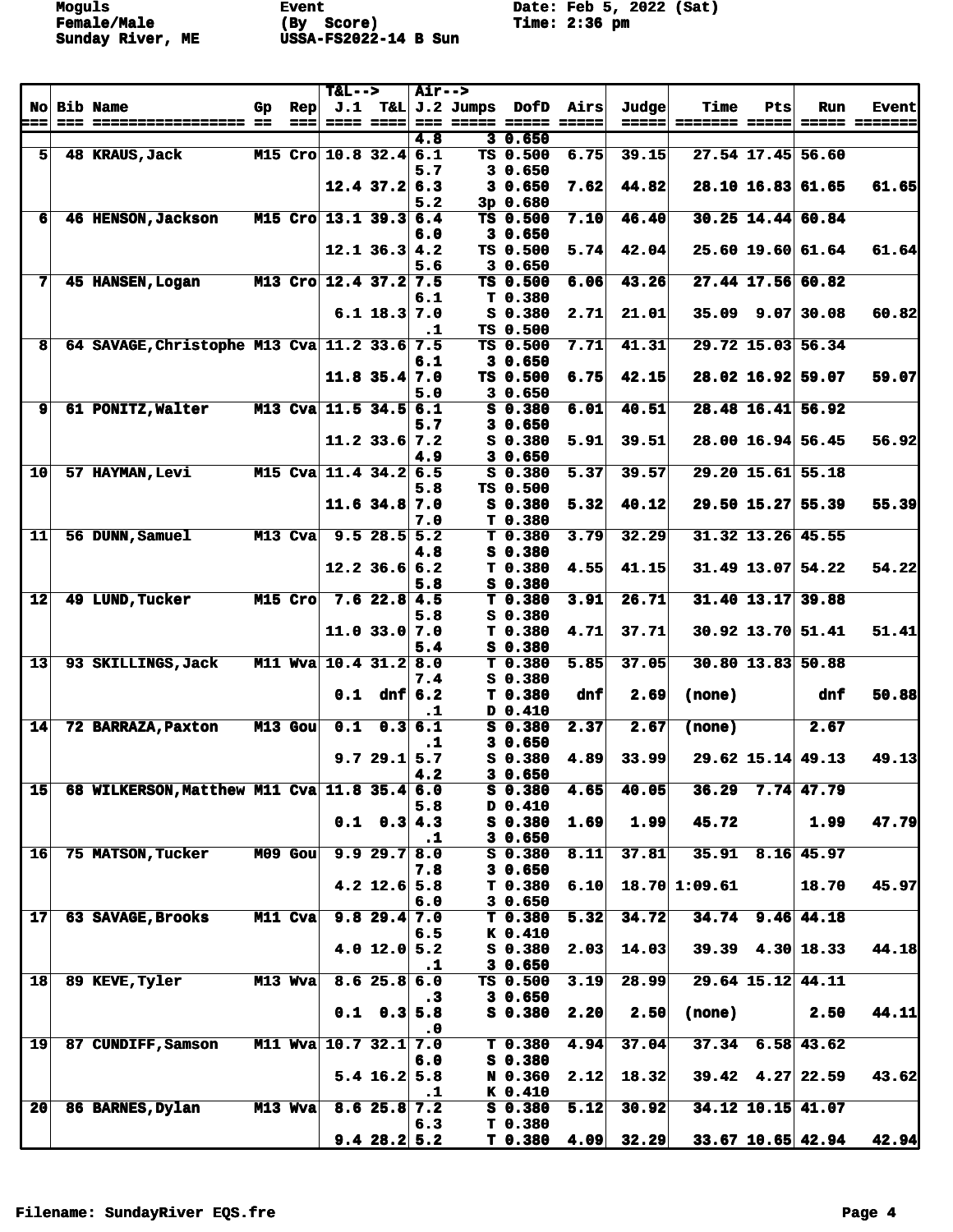**Moguls Event** Event Date: Feb 5, 2022 (Sat)<br> **Female/Male** (By Score) Time: 2:36 pm **Female/Male (By Score) Time: 2:36 pm Sunday River, ME USSA-FS2022-14 B Sun** 

|                 |             |                               |                |           | $T&L-->$ |                           | <b>Air--&gt;</b> |                       |                    |      |              |                 |      |                      |                      |
|-----------------|-------------|-------------------------------|----------------|-----------|----------|---------------------------|------------------|-----------------------|--------------------|------|--------------|-----------------|------|----------------------|----------------------|
|                 |             | No Bib Name                   | Gp.            | Rep       |          |                           |                  | $J.1$ T&L $J.2$ Jumps | DofD               | Airs | Judge        | Time            | Pts  | <b>Run</b>           | <b>Event</b>         |
| ===             | $=$ $=$ $=$ | ================== ==         |                | $==$      |          | ---- ----                 |                  |                       |                    |      | =====        | _______________ |      |                      | <b>===== =======</b> |
|                 |             |                               |                |           |          |                           | 5.6              |                       | 50.380             |      |              |                 |      |                      |                      |
| 21              |             | 70 AXON, Finn                 |                | $M11$ Gou |          | $6.8$ 20.4 7.8            |                  |                       | $S$ 0.380          | 7.83 | 28.23        |                 |      | 30.32 14.36 42.59    |                      |
|                 |             |                               |                |           |          |                           | 7.5              |                       | 30.650             |      |              |                 |      |                      |                      |
|                 |             |                               |                |           |          | 8.024.06.8                |                  |                       | $S$ 0.380          | 6.35 | 30.35        |                 |      | 33.94 10.35 40.70    | 42.59                |
|                 |             |                               |                |           |          |                           | 5.8              |                       | 30.650             |      |              |                 |      |                      |                      |
| 22              |             | 92 SKILLINGS, Luke            |                | M13 Wva   |          | 8.425.26.5                |                  |                       | $S$ 0.380          | 4.76 | 29.96        |                 |      | 31.94 12.57 42.53    |                      |
|                 |             |                               |                |           |          |                           | 5.6              |                       | M 0.410            |      |              |                 |      |                      |                      |
|                 |             |                               |                |           |          | $2.4$ 7.2 5.5             |                  |                       | N 0.360            | 3.88 | 11.08        |                 |      | $34.74$ 9.46 20.54   | 42.53                |
|                 |             |                               |                |           |          |                           | 5.0              |                       | S 0.380            |      |              |                 |      |                      |                      |
| 23              |             | 78 STRUGATSKIY, Cobur M09 Gou |                |           |          | $5.8$ 17.4 2.0            |                  |                       | T 0.380            | 1.84 | 19.24        |                 |      | 32.84 11.57 30.81    |                      |
|                 |             |                               |                |           |          |                           | 3.0              |                       | N 0.360            |      |              |                 |      |                      |                      |
|                 |             |                               |                |           |          | $9.2$ 27.6 5.1            |                  |                       | N 0.360            | 3.79 | 31.39        |                 |      | $33.77$ 10.54 41.93  | 41.93                |
|                 |             |                               |                |           |          |                           | 4.8              |                       | K 0.410            |      |              |                 |      |                      |                      |
| 24              |             | 90 PIRES, Tiago               | M13 Wya        |           |          | $5.7$ 17.1 $5.4$          |                  |                       | T 0.380            | 4.10 | 21.20        | 36.61           |      | $7.39$ 28.59         |                      |
|                 |             |                               |                |           |          |                           |                  |                       |                    |      |              |                 |      |                      |                      |
|                 |             |                               |                |           |          |                           | 5.0              |                       | D 0.410            |      |              |                 |      |                      |                      |
|                 |             |                               |                |           |          | $10.5$ 31.5 4.0           |                  |                       | $S$ 0.380          | 3.32 | 34.82        | 37.13           |      | $6.81$ 41.63         | 41.63                |
|                 |             |                               |                |           |          |                           | 5.0              |                       | N 0.360            |      |              |                 |      |                      |                      |
|                 |             | 25 191 DINSMORE, Brooks       |                | M11 Cva   | 0.7      |                           | 2.16.5           |                       | T <sub>0.380</sub> | 5.37 |              | $7.47$ 1:07.89  |      | 7.47                 |                      |
|                 |             |                               |                |           |          |                           | 5.8              |                       | TS 0.500           |      |              |                 |      |                      |                      |
|                 |             |                               |                |           |          | 9.127.35.3                |                  |                       | N 0.360            | 4.75 | 32.05        | 34.86           |      | $9.33 \mid 41.38$    | 41.38                |
|                 |             |                               |                |           |          |                           | 5.7              |                       | TS 0.500           |      |              |                 |      |                      |                      |
| 26              |             | 14 BILODEAU, Evan             |                | M15 Cva   |          | 8.625.85.4                |                  |                       | T <sub>0.380</sub> | 4.25 | 30.05        | 34.94           |      | $9.24$ 39.29         |                      |
|                 |             |                               |                |           |          |                           | 5.8              |                       | S 0.380            |      |              |                 |      |                      |                      |
|                 |             |                               |                |           |          | $0.5$ 1.5 5.2             |                  |                       | N 0.360            | 1.92 | 3.42         | 38.65           | 5.12 | 8.54                 | 39.29                |
|                 |             |                               |                |           |          |                           | $\cdot$ 1        |                       | TS 0.500           |      |              |                 |      |                      |                      |
| 27              |             | 50 MARSHALL, Landon           |                | M15 Cro   |          | 9.327.9                   | 5.2              |                       | $S$ 0.380          | 3.79 | 31.69        | 36.78           |      | 7.20   38.89         |                      |
|                 |             |                               |                |           |          |                           | 4.8              |                       | T 0.380            |      |              |                 |      |                      |                      |
|                 |             |                               |                |           |          | 8.726.16.5                |                  |                       | $S$ 0.380          | 4.29 | 30.39        | 37.12           |      | $6.82$ 37.21         | 38.89                |
|                 |             |                               |                |           |          |                           | 4.8              |                       | T 0.380            |      |              |                 |      |                      |                      |
| 28              |             | 54 COLEMAN, Cannon            |                | M11 Cva   |          | $7.2$ 21.6 5.5            |                  |                       | $S$ 0.380          | 3.89 | 25.49        | 34.43           |      | $9.81$ 35.30         |                      |
|                 |             |                               |                |           |          |                           | 5.0              |                       | N 0.360            |      |              |                 |      |                      |                      |
|                 |             |                               |                |           |          | $9.2$ 27.6 5.0            |                  |                       | T 0.380            | 4.18 | 31.78        | 38.41           |      | $5.39$ 37.17         | 37.17                |
|                 |             |                               |                |           |          |                           | 6.0              |                       | $S$ 0.380          |      |              |                 |      |                      |                      |
| 29              |             | 80 BEATON, Egan               | <b>M11 Gou</b> |           |          | $3.6$ 10.8 3.8            |                  |                       | N 0.360            | 2.38 | 13.18        |                 |      | 34.02 10.26 23.44    |                      |
|                 |             |                               |                |           |          |                           | 2.5              |                       | D 0.410            |      |              |                 |      |                      |                      |
|                 |             |                               |                |           |          | $8.2$ 24.6 5.8            |                  |                       | S 0.380            | 3.43 | 28.03        |                 |      | $35.66$ $8.44$ 36.47 | 36.47                |
|                 |             |                               |                |           |          |                           |                  |                       |                    |      |              |                 |      |                      |                      |
|                 |             |                               |                |           |          |                           | 3.0              |                       | $K$ 0.410          |      |              |                 |      |                      |                      |
| 30 <sup>1</sup> |             | 53 CIANCHETTE, Marco M11 Cva  |                |           |          | $5.5$ 16.5 $5.8$          |                  |                       | 30.650             | 6.62 | 23.12        | 37.27           |      | $6.66$ 29.78         |                      |
|                 |             |                               |                |           |          |                           | 7.5              |                       | S 0.380            |      |              |                 |      |                      |                      |
|                 |             |                               |                |           | 0.1      | $0.3$ 2.3                 |                  |                       | N 0.360            | 0.88 |              | $1.18$ 1:08.43  |      | 1.18                 | 29.78                |
|                 |             |                               |                |           |          |                           | $\cdot$ 1        |                       | 30.650             |      |              |                 |      |                      |                      |
| 31              |             | 60 KITTREDGE, Reid            |                | $M13$ Cva |          | 7.622.84.0                |                  |                       | N 0.360            | 3.64 | 26.44        |                 |      | $40.41$ $3.17$ 29.61 |                      |
|                 |             |                               |                |           |          |                           | 5.8              |                       | T 0.380            |      |              |                 |      |                      |                      |
|                 |             |                               |                |           |          | $0.1 \quad 0.3 \, 4.0$    |                  |                       | $S_0.380$          | 3.72 | 4.02         | 43.28           |      | 4.02                 | 29.61                |
|                 |             |                               |                |           |          |                           | 5.8              |                       | T 0.380            |      |              |                 |      |                      |                      |
| 32              |             | 65 SLAYTON, Sam               |                | M09 Cva   |          | $5.3$ 15.9 4.5            |                  |                       | T <sub>0.380</sub> | 3.99 | 19.89        |                 |      | $35.82$ 8.26 28.15   |                      |
|                 |             |                               |                |           |          |                           | 6.0              |                       | $S$ 0.380          |      |              |                 |      |                      |                      |
|                 |             |                               |                |           |          | $5.8$ 17.4 4.8            |                  |                       | S 0.380            | 4.52 | 21.92        | 37.83           |      | $6.03$ 27.95         | 28.15                |
|                 |             |                               |                |           |          |                           | 5.1              |                       | $g$ 0.530          |      |              |                 |      |                      |                      |
| 33 <sup>1</sup> |             | 83 MCDEVITT, Graham           |                | M11 Lon   |          | $\overline{5.0}$ 15.0 4.2 |                  |                       | $S$ 0.380          | 3.03 | 18.03        | 44.03           |      | 18.03                |                      |
|                 |             |                               |                |           |          |                           | 4.0              |                       | N 0.360            |      |              |                 |      |                      |                      |
|                 |             |                               |                |           |          | 7.021.04.3                |                  |                       | S 0.380            | 3.07 | 24.07        |                 |      | $40.04$ 3.58 27.65   | 27.65                |
|                 |             |                               |                |           |          |                           | 4.0              |                       | N 0.360            |      |              |                 |      |                      |                      |
| 34              |             | 74 MATSON, Jack               |                | M15 Gou   |          | $2.6$ $7.8$ $7.7$         |                  |                       | $S_0.380$          | 2.98 | 10.78        | 37.89           |      | $5.97$ 16.75         |                      |
|                 |             |                               |                |           |          |                           | $\cdot$ 1        |                       | 30.650             |      |              |                 |      |                      |                      |
|                 |             |                               |                |           |          | 5.0 15.0                  | $\cdot$ 1        |                       | 30.650             | 2.22 | 17.22        | 34.87           |      | 9.32   26.54         | 26.54                |
|                 |             |                               |                |           |          |                           | 5.7              |                       | $S$ 0.380          |      |              |                 |      |                      |                      |
| 35              |             | 76 PERLUT, Nico               |                | M13 Gou   |          | $4.3$ 12.9 5.7            |                  |                       | $S_0.380$          | 3.96 | 16.86        | 36.30           |      | $7.73$ 24.59         |                      |
|                 |             |                               |                |           |          |                           | 5.0              |                       | N 0.360            |      |              |                 |      |                      |                      |
|                 |             |                               |                |           |          | $3.5$ 10.5 5.2            |                  |                       | $S_0.380$          | 2.03 | 12.53        | 36.59           |      | $7.41$ 19.94         | 24.59                |
|                 |             |                               |                |           |          |                           | $\cdot$ 1        |                       | 30.650             |      |              |                 |      |                      |                      |
| 36              |             |                               |                | M11 Gou   |          | $3.6$ 10.8 1.9            |                  |                       | $N$ 0.360          | 1.36 | 12.16        | 41.21           |      | $2.29$ 14.45         |                      |
|                 |             | 71 BARR, Thomas               |                |           |          |                           |                  |                       |                    |      |              |                 |      |                      |                      |
|                 |             |                               |                |           |          |                           | 1.8              |                       | $S$ 0.380          |      |              |                 |      |                      |                      |
|                 |             |                               |                |           |          | $5.5$ 16.5 2.5            |                  |                       | S 0.380            |      | $1.85$ 18.35 |                 |      | $40.05$ $3.57$ 21.92 | 21.92                |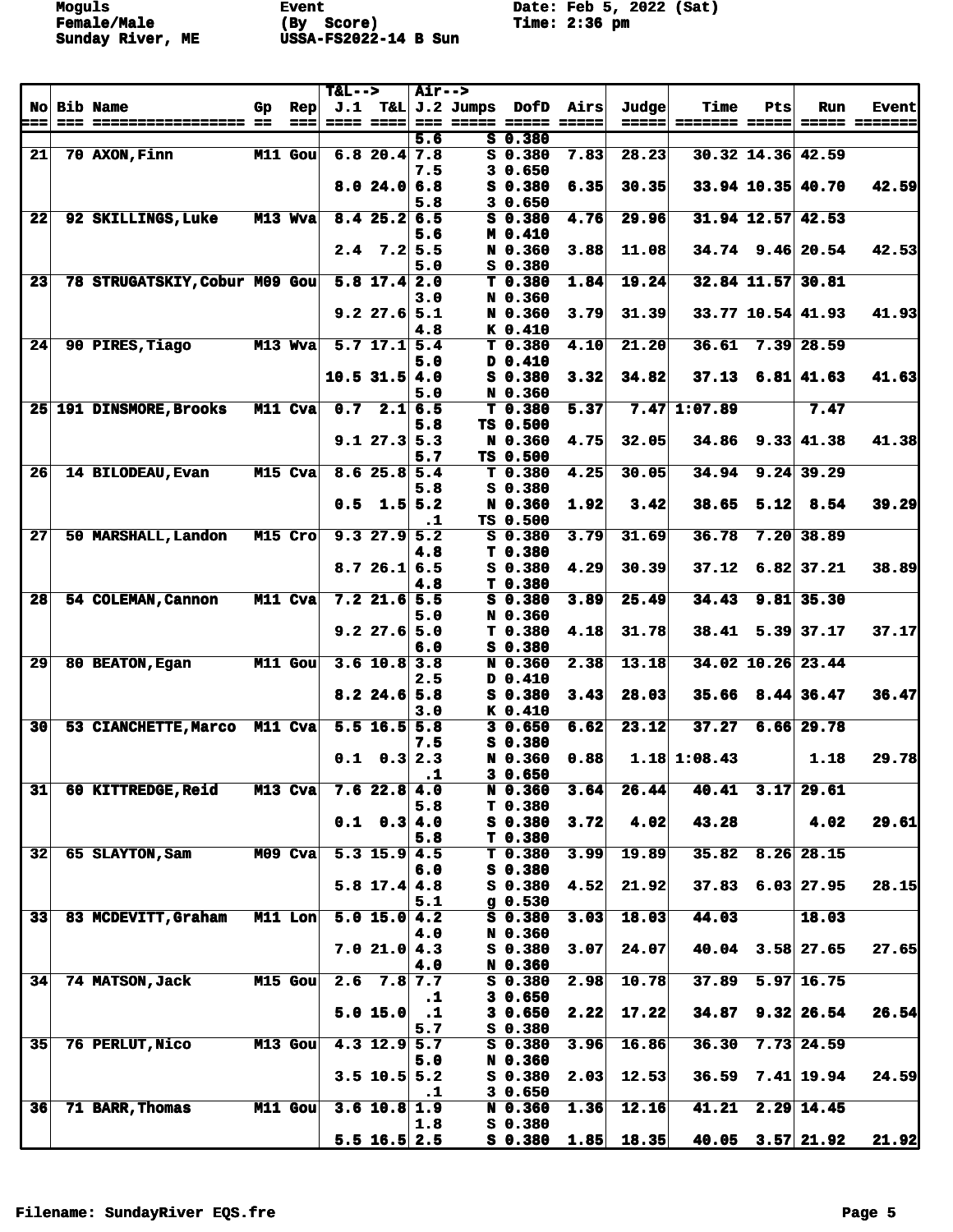**Moguls Event** Event Date: Feb 5, 2022 (Sat)<br> **Female/Male** (By Score) Time: 2:36 pm **Female/Male (By Score) Time: 2:36 pm Sunday River, ME USSA-FS2022-14 B Sun** 

| J.1 T&L J.2 Jumps DofD Airs<br>No Bib Name<br>Judge<br>Time<br>Pts<br>Run<br>Rep<br>Gp<br>$\begin{array}{c} \multicolumn{3}{c} {\color{blue} \textbf{2.5}} \\ \multicolumn{3}{c} {\color{blue} \textbf{3.5}} \\ \multicolumn{3}{c} {\color{blue} \textbf{4.5}} \\ \multicolumn{3}{c} {\color{blue} \textbf{5.5}} \\ \multicolumn{3}{c} {\color{blue} \textbf{6.5}} \\ \multicolumn{3}{c} {\color{blue} \textbf{6.5}} \\ \multicolumn{3}{c} {\color{blue} \textbf{7.5}} \\ \multicolumn{3}{c} {\color{blue} \textbf{8.5}} \\ \multicolumn{3}{c} {\color{blue} \textbf{9.5}} \\ \multicolumn{3$<br>===== <br>================== ==<br>$= - - 1$<br>$= 222$<br>-----<br>=== =====<br>------<br>======= ===== <br>N 0.360<br>2.5<br>N 0.360<br>37 <sup>1</sup><br>M11 Lon<br>$4.0$ 12.0 4.0<br>2.20<br>14.20<br>48.94<br>14.20<br>85 MCDEVITT, Henry | <b>Event</b><br><b>===== ======</b> |
|--------------------------------------------------------------------------------------------------------------------------------------------------------------------------------------------------------------------------------------------------------------------------------------------------------------------------------------------------------------------------------------------------------------------------------------------------------------------------------------------------------------------------------------------------------------------------------------------------------------------------------------------------------------------------------------------------------------------------------------------------------------------------------------------------------------------------------------------------|-------------------------------------|
|                                                                                                                                                                                                                                                                                                                                                                                                                                                                                                                                                                                                                                                                                                                                                                                                                                                  |                                     |
|                                                                                                                                                                                                                                                                                                                                                                                                                                                                                                                                                                                                                                                                                                                                                                                                                                                  |                                     |
|                                                                                                                                                                                                                                                                                                                                                                                                                                                                                                                                                                                                                                                                                                                                                                                                                                                  |                                     |
|                                                                                                                                                                                                                                                                                                                                                                                                                                                                                                                                                                                                                                                                                                                                                                                                                                                  |                                     |
| 2.0<br>$S$ 0.380                                                                                                                                                                                                                                                                                                                                                                                                                                                                                                                                                                                                                                                                                                                                                                                                                                 |                                     |
| $2.0 \t6.03.0$<br>$S$ 0.380<br>55.21<br>1.89<br>7.89<br>7.89                                                                                                                                                                                                                                                                                                                                                                                                                                                                                                                                                                                                                                                                                                                                                                                     | 14.20                               |
| 2.1<br>N 0.360                                                                                                                                                                                                                                                                                                                                                                                                                                                                                                                                                                                                                                                                                                                                                                                                                                   |                                     |
| 42.60<br>$0.74$ 12.21<br>$M09$ Gou<br>9.6 3.0<br>N 0.360<br>1.87<br>11.47<br>38 <sup>l</sup><br>73 GRIFFIN, Cody<br>3.2                                                                                                                                                                                                                                                                                                                                                                                                                                                                                                                                                                                                                                                                                                                          |                                     |
| $S$ 0.380<br>2.1                                                                                                                                                                                                                                                                                                                                                                                                                                                                                                                                                                                                                                                                                                                                                                                                                                 |                                     |
| $2.2$ 6.6 3.0<br>N 0.360<br>2.60<br>9.20<br>$43.10$ $0.19$<br>9.39                                                                                                                                                                                                                                                                                                                                                                                                                                                                                                                                                                                                                                                                                                                                                                               | 12.21                               |
| 4.0<br>$S_0.380$                                                                                                                                                                                                                                                                                                                                                                                                                                                                                                                                                                                                                                                                                                                                                                                                                                 |                                     |
| 39 <sup>°</sup><br>M11 Lon<br>$1.2$ 3.0<br>$S$ 0.380<br>1.14<br>46.36<br>2.34<br><b>81 GRIFFIN, Andrew</b><br>0.4<br>2.34                                                                                                                                                                                                                                                                                                                                                                                                                                                                                                                                                                                                                                                                                                                        |                                     |
| $\cdot$ 0                                                                                                                                                                                                                                                                                                                                                                                                                                                                                                                                                                                                                                                                                                                                                                                                                                        |                                     |
| 5.1<br>1.7<br>$\overline{\phantom{a}}$ .1<br>$S$ 0.380<br>0.75<br>43.67<br>5.85<br>5.85                                                                                                                                                                                                                                                                                                                                                                                                                                                                                                                                                                                                                                                                                                                                                          | 5.85                                |
| 2.0<br>N 0.360                                                                                                                                                                                                                                                                                                                                                                                                                                                                                                                                                                                                                                                                                                                                                                                                                                   |                                     |
| M11 Cva<br>dns<br>40<br>58 HAYNER, Tyson<br>dns<br>dns<br>dns<br>dns                                                                                                                                                                                                                                                                                                                                                                                                                                                                                                                                                                                                                                                                                                                                                                             |                                     |
|                                                                                                                                                                                                                                                                                                                                                                                                                                                                                                                                                                                                                                                                                                                                                                                                                                                  |                                     |
| dns<br>dns<br>dns<br>dns<br>dns                                                                                                                                                                                                                                                                                                                                                                                                                                                                                                                                                                                                                                                                                                                                                                                                                  | dns                                 |
|                                                                                                                                                                                                                                                                                                                                                                                                                                                                                                                                                                                                                                                                                                                                                                                                                                                  |                                     |
| 40<br>M13 Cva<br>dns<br>67 WEISS, Read<br>dns<br>dns<br>dns<br>dns                                                                                                                                                                                                                                                                                                                                                                                                                                                                                                                                                                                                                                                                                                                                                                               |                                     |
|                                                                                                                                                                                                                                                                                                                                                                                                                                                                                                                                                                                                                                                                                                                                                                                                                                                  |                                     |
| dns<br>dns<br>dns<br>dns<br>dns                                                                                                                                                                                                                                                                                                                                                                                                                                                                                                                                                                                                                                                                                                                                                                                                                  | dns                                 |
|                                                                                                                                                                                                                                                                                                                                                                                                                                                                                                                                                                                                                                                                                                                                                                                                                                                  |                                     |
| 40<br>62 RAY, Atticus<br>M09 Cva<br>dns<br>dns<br>dns<br>dns<br>dns                                                                                                                                                                                                                                                                                                                                                                                                                                                                                                                                                                                                                                                                                                                                                                              |                                     |
|                                                                                                                                                                                                                                                                                                                                                                                                                                                                                                                                                                                                                                                                                                                                                                                                                                                  |                                     |
| dns<br>dns<br>dns<br>dns<br>dns                                                                                                                                                                                                                                                                                                                                                                                                                                                                                                                                                                                                                                                                                                                                                                                                                  | dns                                 |
|                                                                                                                                                                                                                                                                                                                                                                                                                                                                                                                                                                                                                                                                                                                                                                                                                                                  |                                     |
| 59 JUNG, Chael<br>M11 Cva<br>40 <sup>1</sup><br>dns<br>dns<br>dns<br>dns<br>dns                                                                                                                                                                                                                                                                                                                                                                                                                                                                                                                                                                                                                                                                                                                                                                  |                                     |
|                                                                                                                                                                                                                                                                                                                                                                                                                                                                                                                                                                                                                                                                                                                                                                                                                                                  |                                     |
| dns<br>dns<br>dns<br>dns<br>dns                                                                                                                                                                                                                                                                                                                                                                                                                                                                                                                                                                                                                                                                                                                                                                                                                  | dnsl                                |
|                                                                                                                                                                                                                                                                                                                                                                                                                                                                                                                                                                                                                                                                                                                                                                                                                                                  |                                     |
| 79 WINNER, Eddie<br>M11 Gou<br>40<br>dns<br>dns<br>dns<br>dns<br>dns                                                                                                                                                                                                                                                                                                                                                                                                                                                                                                                                                                                                                                                                                                                                                                             |                                     |
|                                                                                                                                                                                                                                                                                                                                                                                                                                                                                                                                                                                                                                                                                                                                                                                                                                                  |                                     |
| dns<br>dns<br>dns<br>dns<br>dns                                                                                                                                                                                                                                                                                                                                                                                                                                                                                                                                                                                                                                                                                                                                                                                                                  | dns                                 |
|                                                                                                                                                                                                                                                                                                                                                                                                                                                                                                                                                                                                                                                                                                                                                                                                                                                  |                                     |
| 40<br>M11 Cva<br>52 BLAISDELL, Owen<br>dns<br>dns<br>dns<br>dns<br>dns                                                                                                                                                                                                                                                                                                                                                                                                                                                                                                                                                                                                                                                                                                                                                                           |                                     |
|                                                                                                                                                                                                                                                                                                                                                                                                                                                                                                                                                                                                                                                                                                                                                                                                                                                  |                                     |
| dns<br>dns<br>dns<br>dns<br>dns                                                                                                                                                                                                                                                                                                                                                                                                                                                                                                                                                                                                                                                                                                                                                                                                                  | dns                                 |
|                                                                                                                                                                                                                                                                                                                                                                                                                                                                                                                                                                                                                                                                                                                                                                                                                                                  |                                     |
|                                                                                                                                                                                                                                                                                                                                                                                                                                                                                                                                                                                                                                                                                                                                                                                                                                                  |                                     |

**Male = 28.85, Female = 35.66**

**Winfree 2022.00, B Rules, Rand=75 @ 1:02p(22-1-29), M**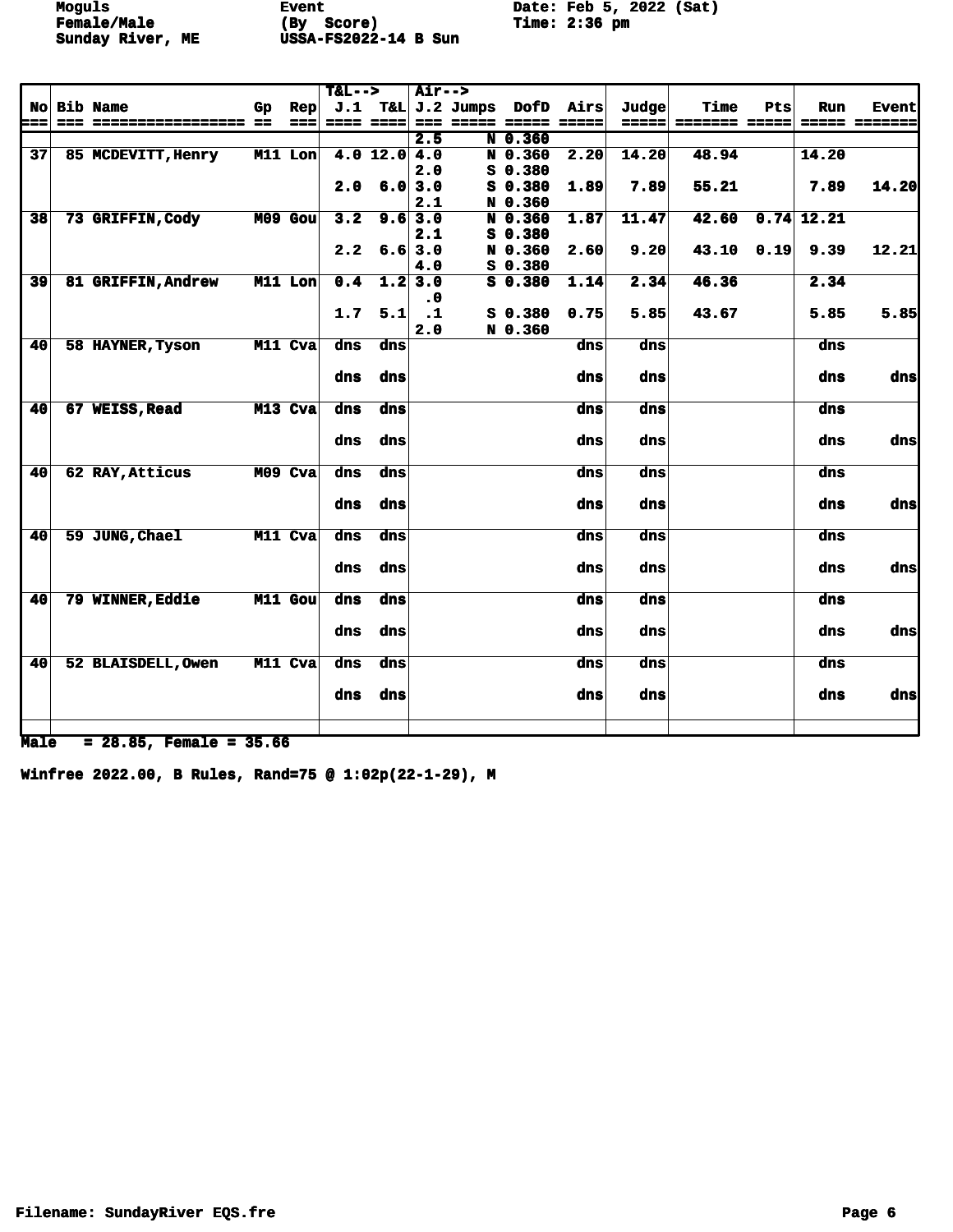**------------------------------------------------------------------------------**

**Female/Male (By Group Score) Time: 2:37 pm Sunday River, ME USSA-FS2022-14 B Sun** 

Date: Feb 5, 2022 (Sat)

| a a                     | <b>No Bib# Name</b>           | $=$ $=$ | Gp Representing<br>============ | Score<br>------------------ |
|-------------------------|-------------------------------|---------|---------------------------------|-----------------------------|
|                         |                               |         |                                 |                             |
| 1                       | <b>30 STRUGATSKIY, Adelay</b> |         | F07 Gould Academ                | 17.04                       |
|                         |                               |         |                                 |                             |
| 1                       | 22 KIMBLE, Ellyn              |         | <b>F09 Gould Academ</b>         | 24.42                       |
| $\overline{\mathbf{2}}$ | 17 WILKERSON, Sarah           |         | F09 Cva Carrabas                | 18.67                       |
| 3                       | 29 SCANLON, Cassidy           |         | F09 Gould Academ                | 14.62                       |
| 4                       | 34 ABELES, Quinn              |         | F09 Cva Carrabas                | 11.15                       |
| 1                       | 15 ROYALL, Brynn              |         | F11 Cva Carrabas                | 56.26                       |
| $\mathbf 2$             | 31 ALLEN, Skye                |         | <b>F11 Gsr Gould/Su</b>         | 39.80                       |
| 3                       | <b>69 WILKINSON, Gwen</b>     |         | F11 Sugarloaf Sk                | 39.38                       |
| 4                       | <b>13 RIOTTE, Penelope</b>    |         | F11 Cva Carrabas                | 38.33                       |
| 5                       | 1 CARROLL, Ayla               |         | <b>F11 Cro Crotched</b>         | 37.77                       |
| 6                       | 2 HENSON, Anna                |         | <b>F11 Cro Crotched</b> 35.25   |                             |
| 7                       | 33 RICHIO, Nicola             |         | F11 Gsr Gould/Su                | 30.85                       |
| $\overline{\mathbf{8}}$ | 20 GRAMMAS, Piper             |         | <b>F11 Gould Academ</b>         | 28.00                       |
| 9                       | 24 LESZCZYNSKI, Grace         |         | <b>F11 Gould Academ</b>         | 17.17                       |
| 10                      | 5 COOK, Merritt               |         | F11 Cva Carrabas                | 3.88                        |
| 11                      | <b>21 GRIFFIN, Molly</b>      |         | F11 Gould Academ                | dns                         |
|                         |                               |         |                                 |                             |
| 1                       | 7 DOWLING, Isabella           |         | F13 Cva Carrabas                | 65.39                       |
| $\overline{\mathbf{2}}$ | 38 WATERS, Kaleigh            |         | F13 Wva Watervil                | 61.79                       |
| $\overline{\mathbf{3}}$ | 3 BRYANT, Sage                |         | F13 Cva Carrabas                | 59.80                       |
| 4                       | 4 CIANCHETTE, Anna            |         | F13 Cva Carrabas                | 56.30                       |
| $\overline{\mathbf{5}}$ | 27 SCANLON, Cody Ann          |         | F13 Gould Academ                | 54.46                       |
| 6                       | 6 COUTURE, Simone             |         | F13 Cva Carrabas                | 44.45                       |
| 7                       | 36 O'NEILL, Cara              |         | F13 Wva Watervil 43.75          |                             |
| 8                       | 11 MANNISTO, Ellasyn          |         | F13 Cva Carrabas 43.60          |                             |
| $\overline{\mathbf{9}}$ | 51 ROTHE, Annah               |         | F13 Carrabassett                | 43.45                       |
| $\overline{10}$         | 37 SALLUM, Virginia           |         | F13 Wva Watervil                | 43.37                       |
| 11                      | <b>26 MERHIGE, Anne</b>       |         | <b>F13 Gould Academ</b>         | 40.10                       |
| 12                      | 18 CAOLA, Noelle              |         | F13 Gould Academ                | 39.55                       |
| 13                      | 10 FLAHERTY, Lilah            |         | F13 Cva Carrabas                | 37.62                       |
| 14                      | 16 SLAYTON, Charlotte         |         | F13 Cva Carrabas                | 34.50                       |
| 15                      | 200 ROSE, Celia               |         | F13 Cva Carrabas                | dns                         |
| 1                       | 9 DUNN, Sage                  |         | F15 Cva Carrabas                | 54.54                       |
| $\overline{\mathbf{2}}$ | 12 PELLERIN, Abigail          |         | F15 Cva Carrabas                | 53.68                       |
| 3                       | 32 GROCKI, Maeve              |         | F15 Gsr Gould/Su                | 52.05                       |
| 4                       | <b>25 MARCHAND, Annabelle</b> |         | F15 Gould Academ                | 51.18                       |
| $\overline{\mathbf{5}}$ | 19 DELSESTO, Amelia           |         | <b>F15 Gould Academ</b>         | 47.99                       |
| 6                       | 35 MEI, Grace                 |         | F15 Wva Watervil                | 44.14                       |
| 7                       | <b>23 KUTZEN, Claire</b>      |         | F15 Gould Academ                | dns                         |
|                         |                               |         |                                 |                             |
| 1                       | <b>75 MATSON, Tucker</b>      |         | M09 Gould Academ                | 45.97                       |
| $\overline{\mathbf{2}}$ | <b>78 STRUGATSKIY, Coburn</b> |         | M09 Gould Academ                | 41.93                       |
| $\overline{\mathbf{3}}$ | 65 SLAYTON, Sam               |         | M09 Cva Carrabas                | 28.15                       |

**4 73 GRIFFIN,Cody M09 Gould Academ 12.21 5 62 RAY,Atticus M09 Cva Carrabas dns**

**1 93 SKILLINGS,Jack M11 Wva Watervil 50.88 2 68 WILKERSON,Matthew M11 Cva Carrabas 47.79 3 63 SAVAGE,Brooks M11 Cva Carrabas 44.18**

**6 191 DINSMORE,Brooks M11 Cva Carrabas 41.38**

**M11 Gould Academ 42.59** 

**4 87 CUNDIFF, Samson**<br>5 70 AXON, Finn